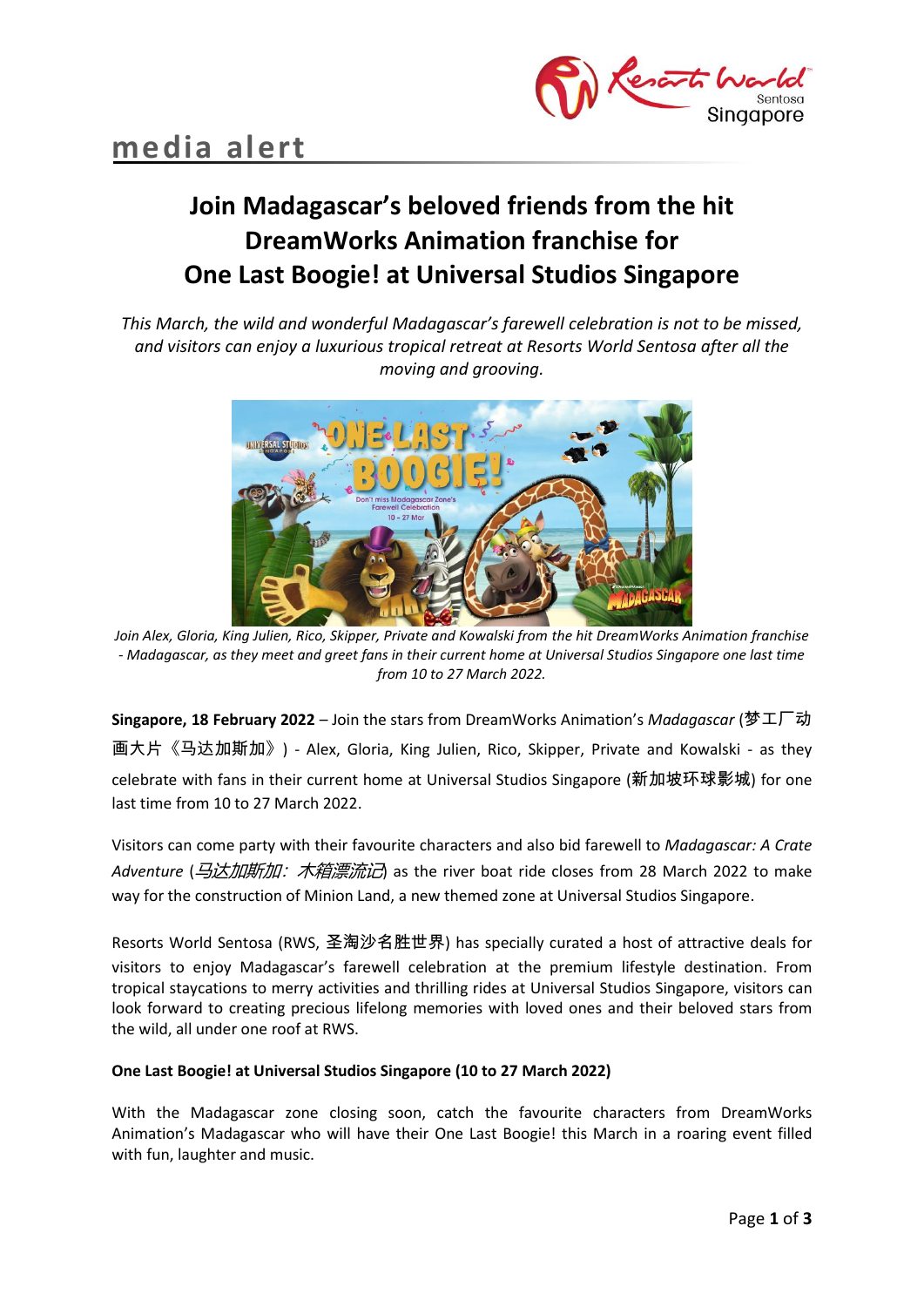

Marking this event, a S\$78 **Madagascar Farewell Special** (usual price S\$98) is available for booking from today for visits to Universal Studios Singapore between 10 to 27 March 2022.

Madagascar Farewell Special includes:

- One day adult ticket to Universal Studios Singapore
- S\$20 worth of Madagascar retail voucher (no minimum spend needed)
- S\$10 F&B voucher (no minimum spend needed)

## **Two-day-one-night (2D1N) Stay Wild! Package (10 to 27 March 2022)**



*Indulge in a well-deserved break by joining Madagascar's farewell celebration with 2D1N Stay Wild! at RWS.*

Guests who need to rest and recharge after a full day of moving and grooving with Madagascar's beloved stars from the wild can treat themselves to a luxurious overnight stay at RWS with **2D1N Stay Wild!**.

From S\$475++, guests will enjoy a specially curated experience at Universal Studios Singapore, alongside must-have Madagascar merchandise perfect as keepsakes in addition to a night's stay in premium comfort at RWS' eco-luxurious **Equarius Hotel** (逸濠酒店). Boasting spacious balconies with stunning panoramic views of the lush forest and calming sea surrounding Sentosa Island, Equarius Hotel is the perfect tropical staycation getaway as part of Madagascar's farewell celebration.

Art lovers may also opt for **Hotel Michael** (迈克尔酒店), from S\$415++, located just a stone's throw away from the theme park. Featuring artistic furnishings and mural-adorned walls, the hotel's graceful post-modern design exudes renowned architect Michael Graves' signature elegance, offering a visual treat to all guests.

2D1N Stay Wild! Package includes:

- 1-night stay in deluxe room at Equarius Hotel or Hotel Michael
- Breakfast for 2
- One day ticket to Universal Studios Singapore for 2 adults
- 2 x S\$10 Universal Studios Singapore F&B Voucher at select F&B outlets (minimum spend S\$25)
- 2 x S\$5 Universal Studios Singapore Retail Voucher at select retail outlets (minimum spend S\$25)
- 1 x photograph opportunity with Madagascar characters (6R Digiphoto)
- Limited edition Madagascar merchandise for 2